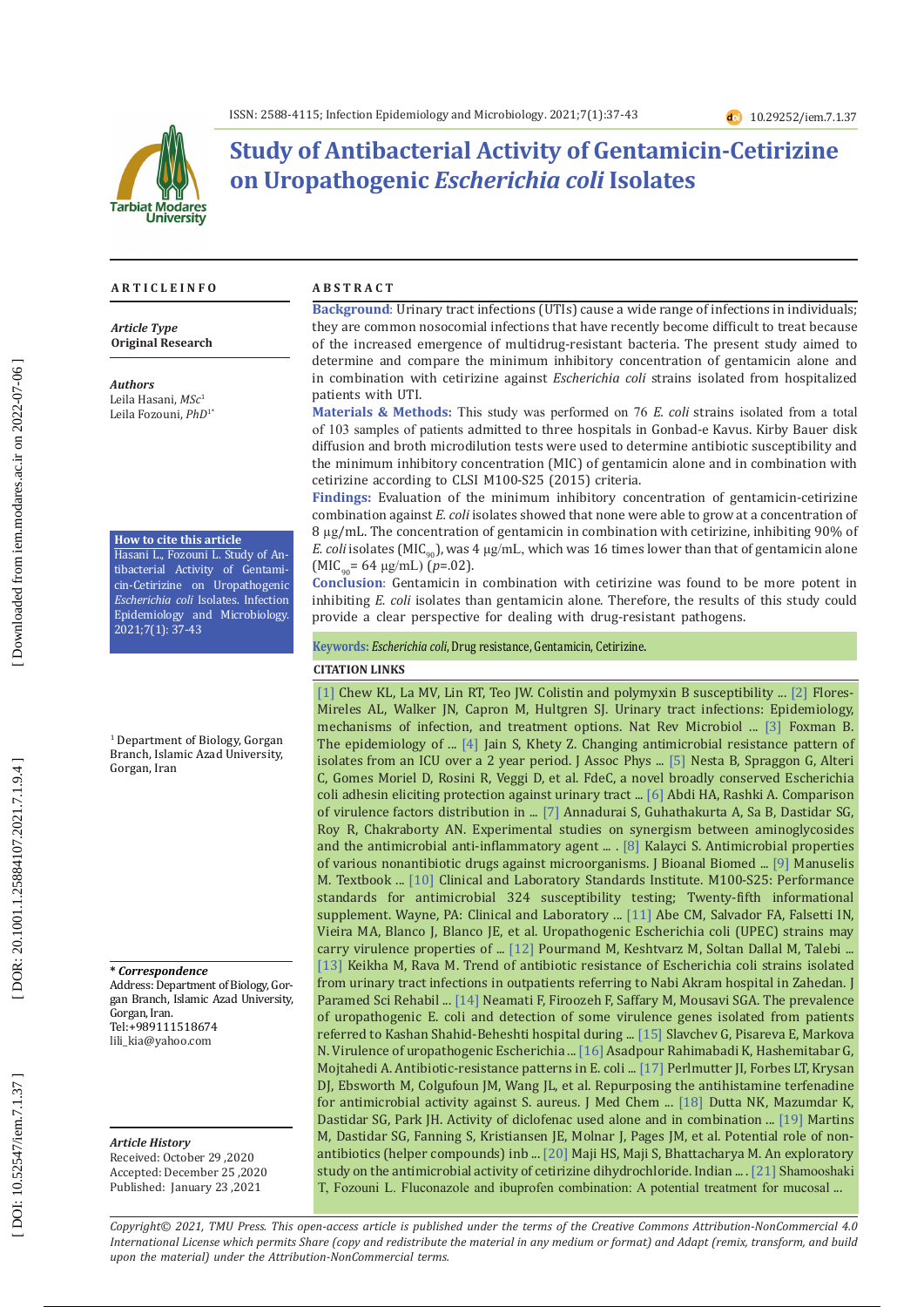### **Introduction**

Urinary tract infections (UTIs) are one of the most common infectious diseases, affecting approximately 150 million people worldwide each year. Uropathogenic *Escherichia coli* (UPEC) is responsible for 70- 90% of UTIs in humans. Most UTIs are nonserious; however, lack of timely diagnosis or treatment could cause serious complications such as urinary tract disorders, uremia, and abortion in pregnant women. UTIs are more common in women than in men, so that about half of women experience this infection at least once in their lifetime. Studies in various communities have shown that among Gram-negative bacilli, *E. coli* is the most common etiologic cause of UTI [1-2]. Treatment of patients with UTI is currently facing the problem of drug-resistance. The basis of proper treatment of patients with UTI is the selection of a suitable antibiotic with high efficiency and effectiveness [3-5]. Unfortunately, excessive and sometimes incorrect use of antibiotics provides the conditions for the survival of bacteria and plays an important role in reducing the efficacy of some antibiotics in treating infections. Among drug-resistant *E. coli* strains, the prevalence of aminoglycosidesresistant bacterial strains is high. Gentamicin is an aminoglycoside that inhibits protein synthesis. Aminoglycoside presence in the cytosol generally disturbs peptide elongation at the [30S](https://en.wikipedia.org/wiki/30S) [ribosomal](https://en.wikipedia.org/wiki/Ribosome) subunit, giving rise to inaccurate mRNA translation and therefore biosynthesis of proteins [6- $7$ ]. Given these problems, the use of new antimicrobial compounds or the study of the synergistic effects of two antimicrobial compounds is a promising solution for<br>the management of drug-resistance. the management of drug-resistance. Cetirizine is an antihistamine with aromatic and piperazine rings, whose effective antimicrobial activity may be attributed to these structural components. Therefore,

**Objectives:** The present study aimed to investigate the synergistic effects of an aminoglycoside (gentamicin) with cetirizine on Uropathogenic *E. coli* isolates.

### **Materials and Methods**

**Bacterial isolation**: Urine samples were collected from 103 patients with UTI in three hospitals in Gonbad-e Kavus, northeast of Iran, from October 2018 to February 2019. The patients, either symptomatic or asymptomatic, were hospitalized for more than five days. Diagnosis of UTI was based on positive urine culture, i.e., the presence of 10 5 colonies in asymptomatic patients and 10 4 colonies in symptomatic patients<sup>[9]</sup>. The specimens were taken from first-morning urine and then cultured on blood agar, eosin methylene blue agar, and MacConkey agar, purchased from Merck Co., Germany. The cultured samples were incubated at 37 °C for 24 -18 hrs. *E. coli* isolates were identified based on Gram staining and biochemical assays, including glucose and lactose fermentation, gas production, indole, Voges-Proskauer, Triple Sugar Iron (TSI) agar, sulfide indole motility, and methyl red tests.<br>Antibiotic suscept

**Antibiotic susceptibility:** Antibiotic resistance pattern of *E. coli* isolates was determined by the disk diffusion (Kirby-Bauer) method using the following antibiotic disks: tetracycline (30 μg), gentamicin (10 μg), ceftriaxone (30 μg), ceftazidime (30 μg), ofloxacin (5 μg), nitrofurantoin (100 μg), chloramphenicol (30 μg), and nalidixic acid (10 μg). All antibiotic disks were purchased from Padtan Teb Co., Iran. The results were analyzed according to the standards described by the Clinical and Laboratory Standards Institute (M100-S25) in 2015 [10]. *E. coli* ATCC25922 was used as a control.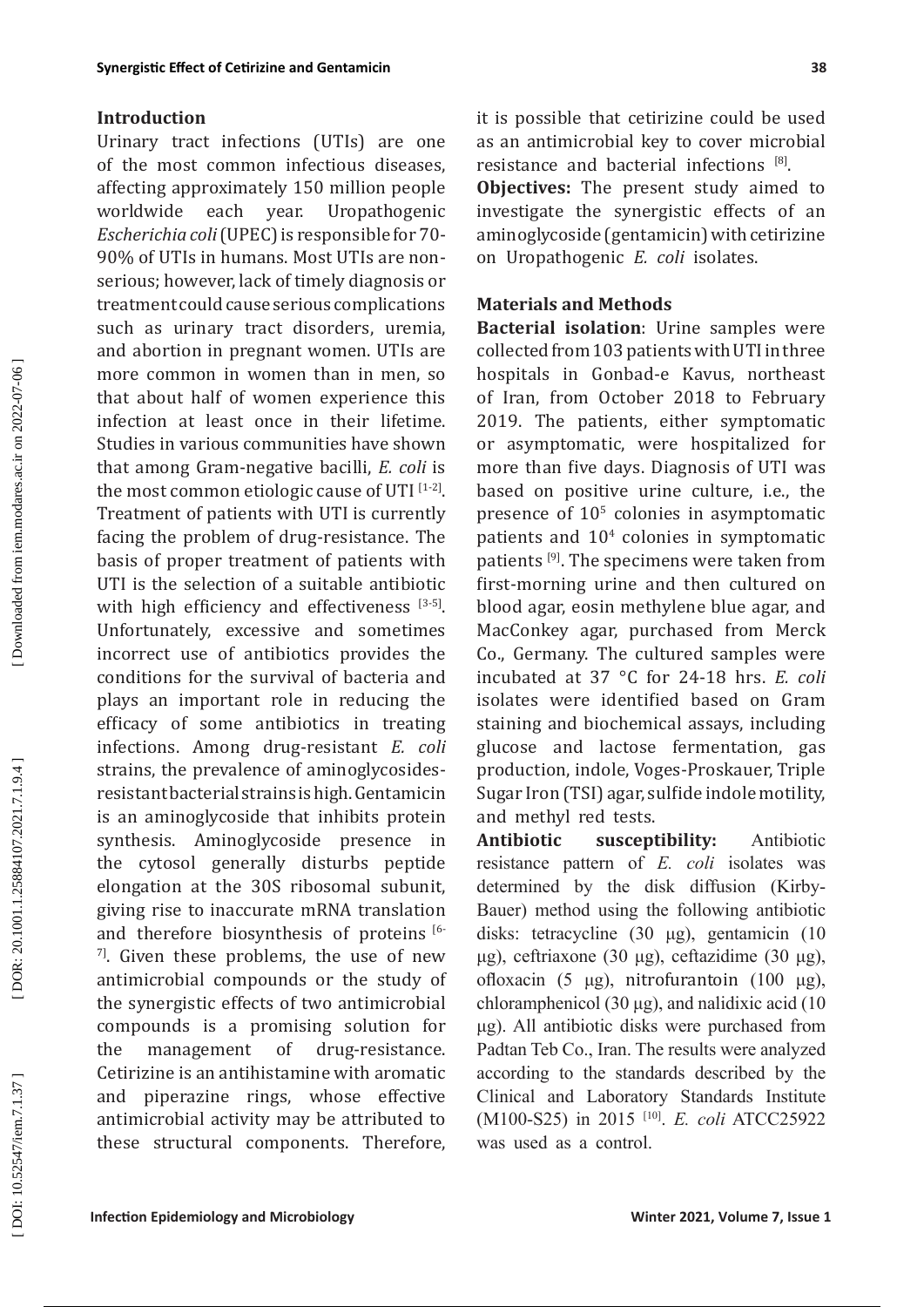| <b>Antibiotics</b>  | <b>Ward</b>  | <b>Internal</b><br>$(n=26)$<br>N(%) | <b>Surgery</b><br>$(n=7)$<br>N(%) | $ICU(n=29)$<br>N(%) | <b>Obstetrics</b><br>and<br>Gynecology<br>$(n=14)$<br>N(%) | <b>P-Value</b> |
|---------------------|--------------|-------------------------------------|-----------------------------------|---------------------|------------------------------------------------------------|----------------|
| <b>Tetracycline</b> | Resistant    | 10(38.5)                            | 5(71.4)                           | 7(24.1)             | 6(42.9)                                                    |                |
|                     | Intermediate | 13(50)                              |                                   | 18(62.1)            | 5(35.7)                                                    | .075           |
|                     | Susceptible  | 3(11.5)                             | 2(28.6)                           | 4(13.8)             | 3(21.4)                                                    |                |
| Gentamicin          | Resistant    | 5(19.2)                             | 3(42.9)                           | 2(6.9)              | 4(28.6)                                                    |                |
|                     | Intermediate | 13(50)                              |                                   | 21(72.4)            | 7(50)                                                      | $.026*$        |
|                     | Susceptible  | 8(30.8)                             | 4(57.1)                           | 6(20.7)             | 3(21.4)                                                    |                |
| <b>Ofloxacin</b>    | Resistant    | 5(19.2)                             | 1(14.3)                           | 7(24.1)             | 1(7.1)                                                     |                |
|                     | Intermediate | 12(46.1)                            | 3(42.9)                           | 12(41.4)            | 5(35.7)                                                    | $.038*$        |
|                     | Susceptible  | 9(34.6)                             | 3(42.9)                           | 10(34.5)            | 8(57.1)                                                    |                |
| <b>Ceftazidime</b>  | Resistant    | 5(19.2)                             | 1(14.3)                           | 6(20.7)             | 1(7.1)                                                     |                |
|                     | Intermediate | 5(19.2)                             | 5(71.4)                           | 11(37.9)            | 5(35.7)                                                    | $.01*$         |
|                     | Susceptible  | 16(61.5)                            | 1(14.3)                           | 12(41.4)            | 8(57.1)                                                    |                |
|                     | Resistant    | 6(23.1)                             | 1(14.3)                           | 9(31.1)             | 2(14.3)                                                    |                |
| <b>Ceftriaxone</b>  | Intermediate | 10(38.5)                            | 3(42.9)                           | 10(34.5)            | 5(35.7)                                                    | $.02*$         |
|                     | Susceptible  | 16(61.5)                            | 3(42.9)                           | 10(34.5)            | 7(50)                                                      |                |
|                     | Resistant    | 9(34.6)                             | 3(42.9)                           | 11(37.9)            | 5(35.7)                                                    |                |
| Chloramphenicol     | Intermediate | 11                                  | 2(28.6)                           | 11(37.9)            | 2(14.3)                                                    | .066           |
|                     | Susceptible  | 6(23.1)                             | 2(28.6)                           | 7(24.1)             | 7(50)                                                      |                |
| Nalidixic acid      | Resistant    | 9(34.6)                             | 4(57.1)                           | 14(48.3)            | 7(50)                                                      |                |
|                     | Intermediate | 10(38.5)                            | 3(42.9)                           | 9(31.1)             | 6(42.8)                                                    | .071           |
|                     | Susceptible  | 7(26.9)                             |                                   | 6(20.7)             | 1(7.1)                                                     |                |
| Nitrofurantoin      | Resistant    | 7(26.9)                             | 3(42.9)                           | 9(31.1)             | 3(21.4)                                                    |                |
|                     | Intermediate | 10(38.5)                            |                                   | 9(31.1)             | 6(42.8)                                                    | .05            |
|                     | Susceptible  | 9(34.6)                             | 4(57.1)                           | 11(37.9)            | 5(35.7)                                                    |                |

**Table 1)** Antibiotic resistance pattern of *E. coli* isolates based on the hospital ward

*p*<.05 (\*significant)

**Infection Epidemiology and Microbiology Microbiology Minter 2021, Volume 7, Issue 1**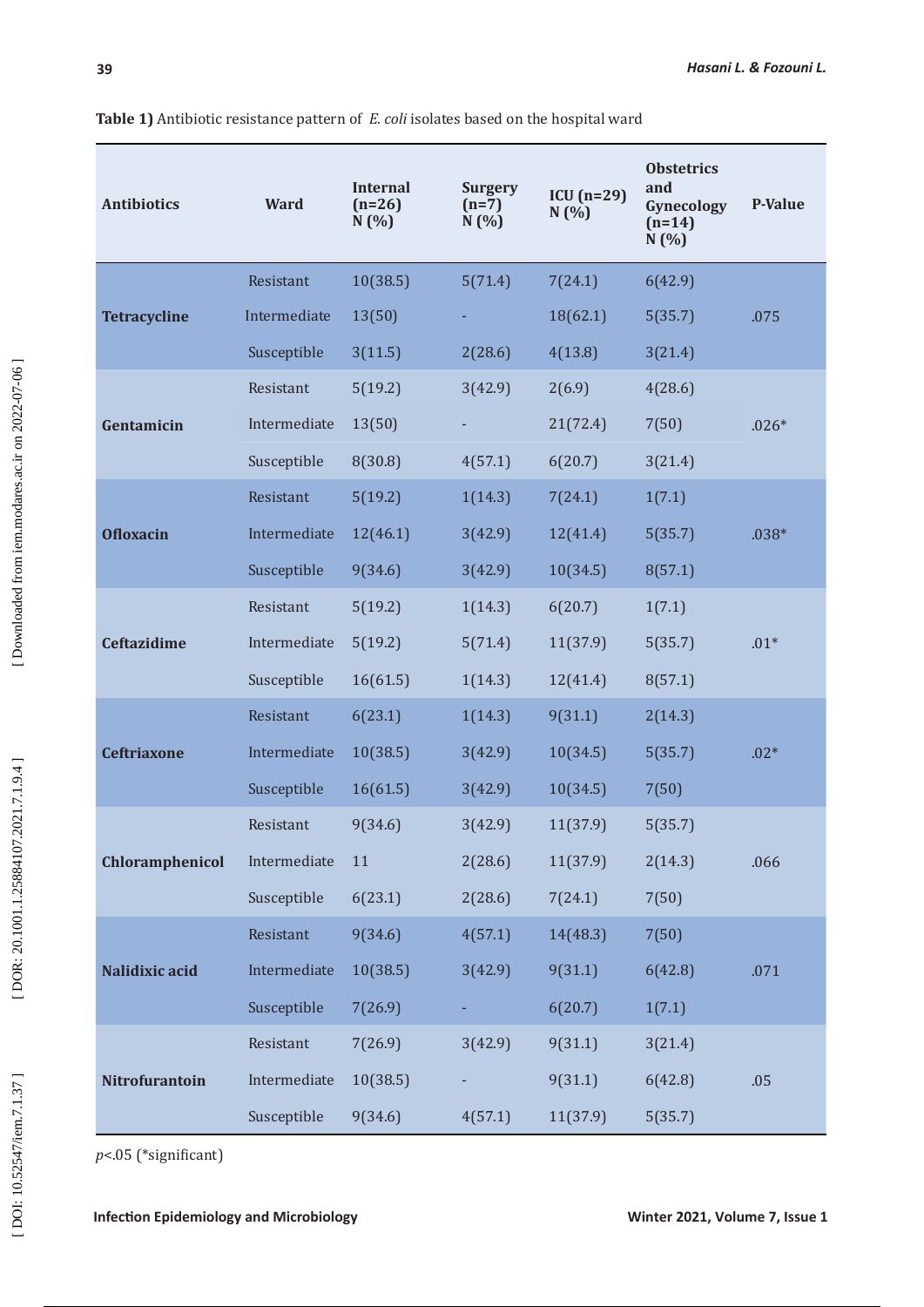**Table 2)** Distribution of MIC of gentamicin and combination form of gentamicin-cetirizine against *E. coli* isolates

| <b>Gentamicin-Resistant Isolates</b> | <b>Organism Identification</b><br><b>Number</b> | MIC $\left(\frac{\mu g}{mL}\right)$<br>G | -¤<br>$G + C$  |
|--------------------------------------|-------------------------------------------------|------------------------------------------|----------------|
|                                      | EC <sub>11</sub>                                | 64                                       | $\overline{4}$ |
|                                      | $EC_{17}$                                       | 64                                       | $\overline{4}$ |
|                                      | $EC_{29}$                                       | 32                                       | $\overline{4}$ |
|                                      | $EC_{33}$                                       | 64                                       | $\overline{4}$ |
|                                      | $EC_{27}$                                       | 64                                       | $\overline{4}$ |
|                                      | $EC_{33}$                                       | 64                                       | 8              |
|                                      | EC <sub>34</sub>                                | 64                                       | $\overline{4}$ |
| 14 isolates of E. coli               | $EC_{45}$                                       | 64                                       | $\overline{4}$ |
|                                      | $EC_{_{49}}$                                    | 64                                       | $\overline{4}$ |
|                                      | $EC_{56}$                                       | 64                                       | $\overline{4}$ |
|                                      | EC <sub>63</sub>                                | 64                                       | $\mathbf{1}$   |
|                                      | $EC_{67}$                                       | 64                                       | $\overline{4}$ |
|                                      | $EC_{69}$                                       | 32                                       | $\overline{2}$ |
|                                      | $EC_{72}$                                       | 64                                       | $\overline{4}$ |

**Determination of gentamicin minimum inhibitory concentration (MIC):** Based on the protocol of the Clinical and Laboratory Standards Institute  $[10]$ , to prepare the drug stock solution using the microdilution method, gentamicin powder (Sigma-Aldrich, USA) was added to water solution. The antibiotic with an initial concentration was inoculated to 96-well microplates containing Mueller-Hinton broth (Merck, Germany). The MIC of gentamicin at different concentrations of 0.06-64 μg/mL was determined. Then bacterial suspension of gentamicinresistant *E. coli* isolates (with a turbidity of 0.5 McFarland) was separately inoculated into each well. After overnight incubation at 37 o C, the growth rate was measured and compared with positive (without antibiotic) and negative (without bacterial suspension) controls. The inhibitory effect was assessed by reading absorbance at 630 nm using a Plate Reader (BioTec, Germany). The minimum concentration which inhibits bacterial growth up to 90% in comparison with positive control is considered as  $MIC<sub>q0</sub>$ 

**Determination of MIC of gentamicin in combination with cetirizine**: In order to prepare stock solutions, 0.64 g of cetirizine and gentamicin powders were dissolved in water to obtain a concentration of 64 μg/ mL. To prepare serial dilutions, 50 μL of cetirizine and gentamicin were added to the first well of a 96-well microplate containing 50 μL of Mueller-Hinton broth. After adding 50 μL of gentamicin-resistant bacterial suspension (1.5×10<sup>8</sup> CFU/mL) and 24 hours of incubation at 37°C, MIC values were determined and interpreted.

# **Findings**

**Demographic specifications of bacterial isolates**: Among 103 patients with UTI (average age:  $48 \pm 21$  years), the highest prevalence rate of infection was observed in individuals ≥ 65 years of age  $(36.36\%)$ , while the lowest prevalence rate of infection (9.09%) was observed in 15 and 25-year-old patients. Among isolates, 76 (73.8%) isolates were identified as *E. coli*, most of which were isolated from women (62.1%) and intensive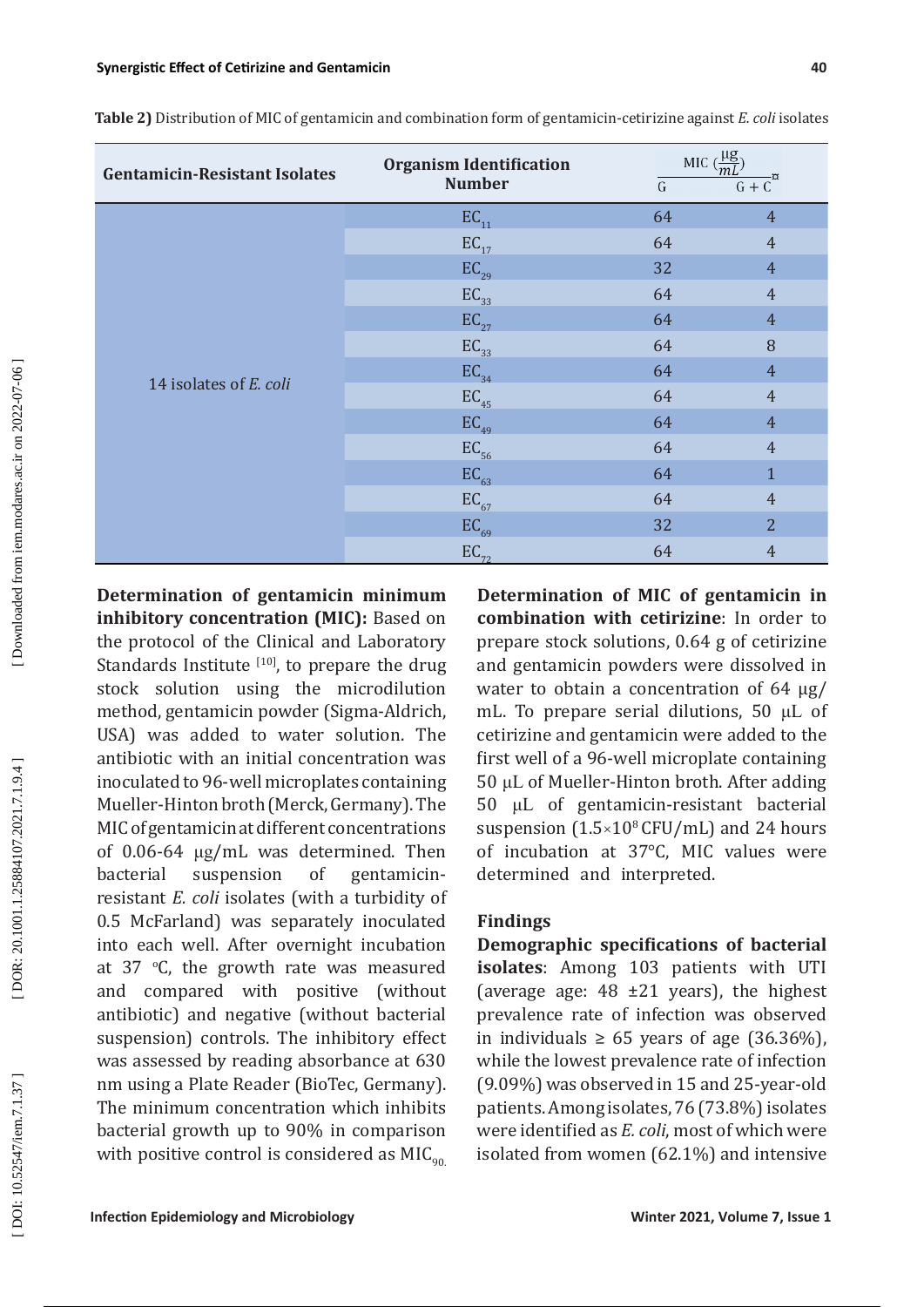| <b>Strains</b><br>$1.5\times10^8$ CFU/mL | Gentamicin | <b>Gentamicin - Cetirizine</b> | <b>P-Value</b> |
|------------------------------------------|------------|--------------------------------|----------------|
| $MIC50 (\mu g/mL)$                       | 32         |                                | .063           |
| $MIC_{90} (\mu g/mL)$                    | 64         | 4                              | $.02*$         |

**Table 3)** Mean MIC of gentamicin and combination form of gentamicin-cetirizine on *E. coli* isolates

*p*<.05(\*significant)

care unit (ICU) patients (38.2%).

**Susceptibility to antibiotics**: Based on the antibiotic susceptibility testing results, the frequency of resistance to gentamicin was 14 cases (18.4%). The highest rates of resistance and susceptibility were observed against nalidixic acid (average=44.7%) and ceftazidime (average=48.7%), respectively (Table 1).

inhibitory concentration: Evaluation of the effects of different concentrations of gentamicin (0.06-64 μg / mL) on the growth of *E. coli* strains showed that the most significant growth changes occurred at concentrations of 4 and 8 μg/mL. According to Table 2-3, the concentration of gentamicin in combination with cetirizine, inhibiting 90% of *E. coli* isolates ( $MIC<sub>oo</sub>$ ), was 4μg/mL , which was 16 times lower than that of gentamicin alone (MIC<sub>90</sub>= 64 μg/mL)  $(p=.02)$ .

### **Discussion**

With the emergence of multidrugresistant bacteria, the management of infections caused by *E. coli* strains has become challenging in the community. Epidemiological studies have shown that the *Enterobacteriaceae* family is the most important group of bacteria isolated from UTIs, and *E. coli* accounting for more than 75% of UTIs is the main leading cause of these infections [11]. In this study, out of a total of 76 *E. coli* isolates, 62.1% were separated from women, and older groups were more infected. In studies conducted in Iran in

2013<sup>[12]</sup> and 2017<sup>[13]</sup>, UTIs were shown to be more common in women than in men, which is consistent with the results of this study. Another variable in this study was different hospital wards. The results of the present study showed that the most *E. coli* isolates (38.2%) were isolated from the ICU ward, which is consistent with the results of a previous study in Iran in 2012  $[14]$ . It seems that long-term hospitalization in this ward, the patient's serious condition, the use of invasive therapeutic tools such as tracheal tube, ventilator, and urinary catheter are among the main reasons for the prevalence of resistant organisms in this ward  $[15]$ . Today, one of the most significant global health problems is the increasing prevalence of antibiotic-resistant pathogens in humans. The main cause of increased resistance in pathogenic bacteria is the overuse of antibiotics, leading to the emergence and spread of resistant pathogens  $[3]$ . In the present study, nalidixic acid had the least effect, while gentamicin had a moderate effect on *E. coli* isolates, similar to a study in Iran in 2015  $[16]$ . Accordingly, the isolation of *E. coli* strains from nosocomial infections, especially UTIs, was put on the agenda of this study to investigate the behavior of these bacteria in relation to antibiotics and the use of new ways. In combination with other antibiotics synergistically, the treatment protocol could be improved by increasing the effectiveness of the drug and reducing the effective dose of the drug.

Extensive studies by researchers around the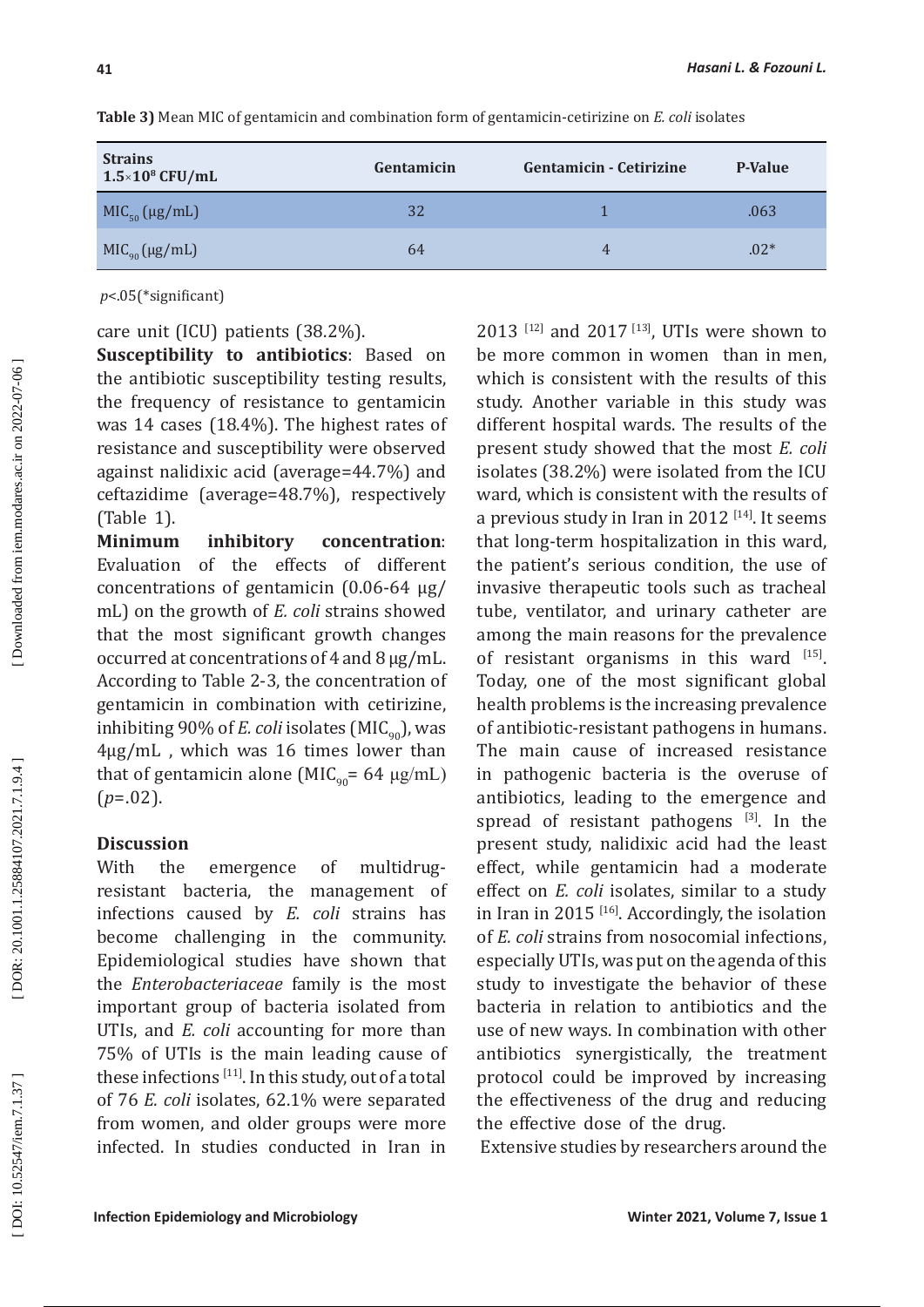world have reported antimicrobial effects of a variety of drugs belonging to different classes of non-antibiotic drugs such as antihistamines 'bromodiphenhydramine (Bromazine) and diphenhydramine', all of which have shown antimicrobial effects of various drugs from the past to the present. Cetirizine dihydrochloride is one of these non-antibiotic drugs, which inhibits the effect of histamine on H1 receptor of muscles [17-18]. Evaluation of the minimum inhibitory concentration (MIC) of gentamicin-cetirizine combination against *E. coli* isolates showed that with increasing the concentration from 2 to 4 μg/mL, the inhibitory power of the antibiotic increased. In a study by Martins et al. (2008), cetirizine was introduced as an antibacterial agent with inhibitory effects against *Staphylococcus aureus* and *Salmonella typhi* [19]. Based on experiments conducted by Maji et al. (2017), it was found that cetirizine at a concentration of 1000 μg/mL has more inhibitory effects against *E. coli* isolates <sup>[20]</sup>, which was lower than that of a wide range of antibiotics, and its effectiveness was evaluated as more effective. In another study, ibuprofenfluconazole combination was shown to be more potent against candidiasis as a fungal infection [21].

# **Conclusion**

Improper use of antibiotics in recent years and lack of awareness of proper use have caused many problems due to their effects and especially the emergence of multidrugresistant bacteria. It was found that the combined use of gentamicin with cetirizine has a greater inhibitory effect than the use of gentamicin alone. It seems that alternative way for controlling drug-resistant bacteria is the combined use of non-antibiotics and antibiotics with synergistic effects. Therefore, the use of this combination requires more attention and research in order to minimize the

rate of UTIs in the future **.**

**Acknowledgements:** This article was extracted from a MSc thesis conducted by Leila Hasani and supported by the Research Council of the Islamic Azad University of Gorgan, Iran. The authors are grateful to all those who assisted them in this study.

**Ethical Permissions:** We hereby declare that all ethical standards were respected in the preparation of the submitted article. **Conflicts of Interests:** None declared.

**Authors' Contribution:** Conceptualization: LF; Data curation and formal analysis: LF; Investigation: LF, LH; Methodology and project administration: LF, LH; Supervision: LF; Validation: LF; Writing of original draft: LF, LH; Writing, reviewing, and editing: LF, LH.

**Fundings:** No financial interests related to the content of this manuscript are declared. **Consent to participate:** A written informed consent was obtained from all patients.

# **References**

- 1. Chew KL, La MV, Lin RT, Teo JW. Colistin and polymyxin B susceptibility testing for carbapenem-resistant and mcr-positive Enterobacteriaceae: Comparison of Sensititre, MicroScan, Vitek 2, and Etest with broth microdilution. J Clin Microbiol. 2017;55(9):2609-16.
- 2. Flores-Mireles AL, Walker JN, Capron M, Hultgren SJ. Urinary tract infections: Epidemiology, mechanisms of infection, and treatment options. Nat Rev Microbiol. 2015;13(5):269-84.<br>Foxman B. The
- 3. Foxman B. The epidemiology of urinary tract infection. Nat Rev Urol. 2010;7(12):653-60.
- 4. Jain S, Khety Z. Changing antimicrobial resistance pattern of isolates from an ICU over a 2 year period. J Assoc Phys India. 2012; 60:27-8.
- 5. Nesta B, Spraggon G, Alteri C, Gomes